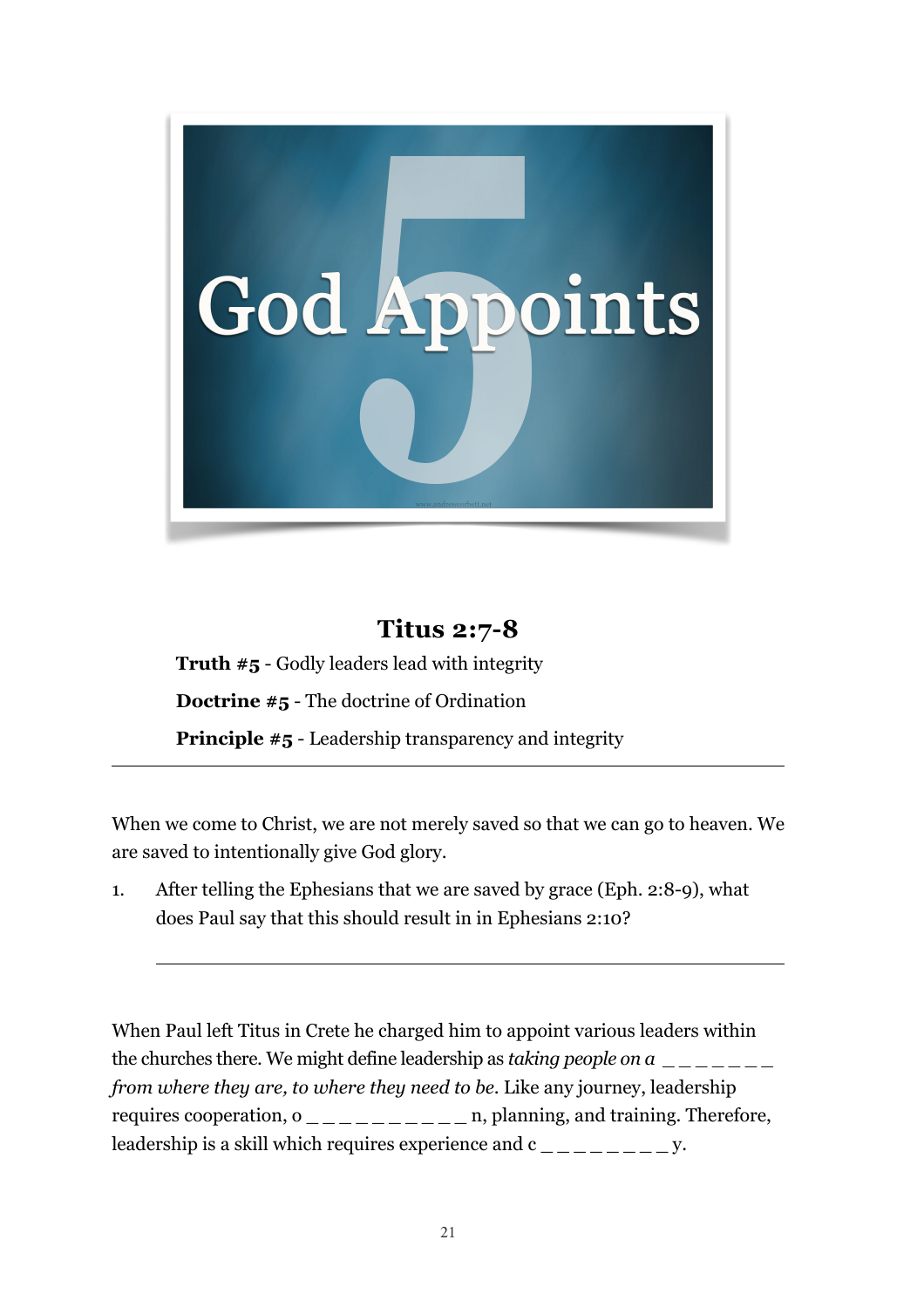Leaders are  $l_{\_ \_ \_ \_ \_ \_ \_ \_ \_ \_ \}$  s. They initially gain experience from following another leader.

- 2. If you have worked with a good leader, what was it that made them so?
- 3. What qualities of leadership was Titus told to model as he looked to appoint leaders for the Cretan churches? (Titus 2:7-8a)

| 1. |  |  |
|----|--|--|
|    |  |  |
| 2. |  |  |
|    |  |  |
| 3. |  |  |
|    |  |  |
| 4. |  |  |
|    |  |  |

In one sense, becoming a leader takes time. But in another sense, it begins immediately. Leadership expert, John Maxwell, defines leadership as *influence*. This means we are all leaders because we all exercise influence over others.

4. Why did Paul particularly want Titus to model about good leadership? (Titus 2:8b)

 $\overline{a}$ 

 $\overline{a}$ 

This perhaps suggests that there was a hostile environment in which the churches of Crete were having to endure. This would have made the need for strong local leaders even more urgent. But despite this urgency, it was important that Titus took great care to appoint qualified people to positions of leadership within the churches of Crete.

5. Based on what Paul told Titus to *model* to the Cretan believers (Titus 2:7-8), what particularly *Christian* leadership qualities were required in those that Titus was to appoint?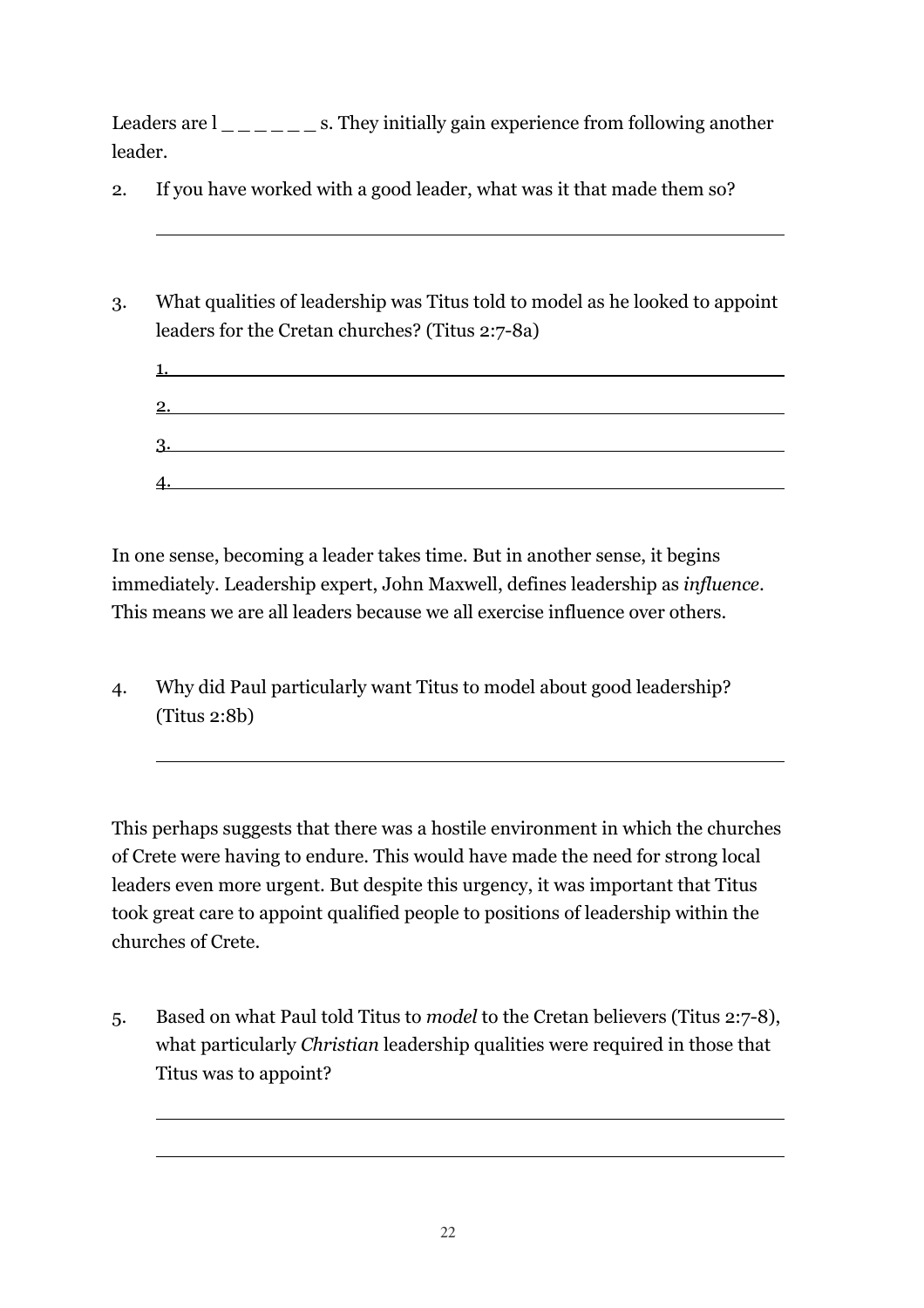## **Godly Leaders of Integrity**

Paul also gave a similar instruction, about appointing leaders, to another of his 'sons', Timothy.

6. Note First Timothy 4:12. What did Paul tell Timothy was necessary to qualify him to appoint leaders within the Ephesian church?

As we consider what Paul told Titus, and Timothy, we notice that the emphasis was on the *character* of the leader — not their competency. *Character* involves who a person really is. This becomes particularly apparent under two conditions: (i) when no-one else is around; and, (ii) when things go wrong. *Godliness* is Christlikeness. This is an *inner* transformation that results in the fruit of the Spirit described in Galatians 5:22-23. *Integrity* comes from the word *integer* which means *whole* and *complete*. Dr. Henry Cloud describes integrity as *being one person*. By this he means that a person of integrity is someone who listens well to others and genuinely hears them; is the same person in public as well as in private; and knows how to be *present* with people.

## **The Doctrine of Ordination**

 $\overline{a}$ 

The word *ordination* describes two different acts of God. Firstly, it is used in the Old Testament to describe those set apart to serve as priests (eg. Exodus 28:41). Secondly, it used to describe God decreeing an event and bringing it pass (eg. 2Chron. 22:7 ESV). Under the Old Covenant, the descendants of Aaron (of the tribe of Levi, Heb. 7:11) were the only ones *ordained* to serve as priests. A priest ministered to the Lord with ceremonies and sacrifices on behalf of the people. He therefore served as a mediator between God and mankind (Heb. 5:1).

- 7. How do we know that God no longer ordains anyone to this kind of priestly service now? (Note Hebrews 7:27, 1Tim. 2:5)
- 8. What kind of *priestly* service did the apostle Paul say he was called to? (Romans 15:16)